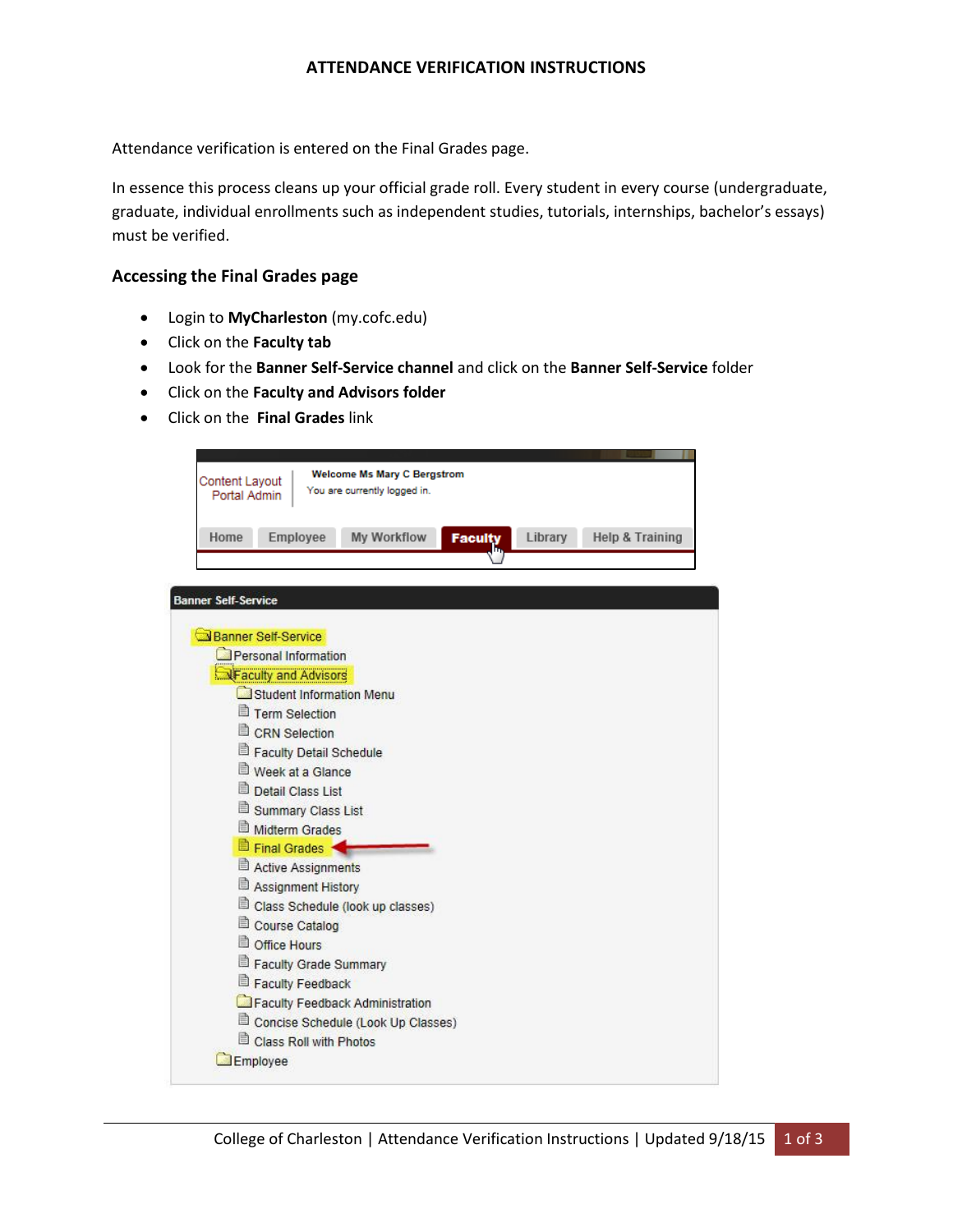## **Verifying Attendance**

In the **Verify Attendance** column:

- **Enter '1'** if the student is attending or has at least attended one class
- **Enter a 0** for any student who has never once attended the class. All students with a 0 entered will be automatically deleted from your class roll so please double check your entries.
- Do not enter information in any other column. See example below.
- There are no short-cuts currently available (a default of attending button, for example).

| <b>Record Number Student Name</b> |                                | ID |       |                                |            | Credits Registration Status Grade Rolled Last Attend Date Verify Attendance<br>MM/DD/YYYY | $1 =$ attending<br>$0 =$ never attended |
|-----------------------------------|--------------------------------|----|-------|--------------------------------|------------|-------------------------------------------------------------------------------------------|-----------------------------------------|
|                                   | <b>Test, Paul Confidential</b> |    | 3.000 | **Registered**<br>Aug 23, 2013 | $None - N$ |                                                                                           |                                         |

To process your entries, click **Submit**.

| <b>Record Number Student Name</b> | ID |       |                                |            | Credits Registration Status Grade Rolled Last Attend Date Verify Attendance<br>MM/DD/YYYY | $1 =$ attending<br>$0 =$ never attended |
|-----------------------------------|----|-------|--------------------------------|------------|-------------------------------------------------------------------------------------------|-----------------------------------------|
| <b>Test, Paul Confidential</b>    |    | 3.000 | **Registered**<br>Aug 23, 2013 | $None - N$ |                                                                                           | ⋐                                       |

A confirmation will appear at the top of the page



### **To Select Another Course**

- Scroll to the bottom of the page
- Click **CRN Selection**



Click **Submit**